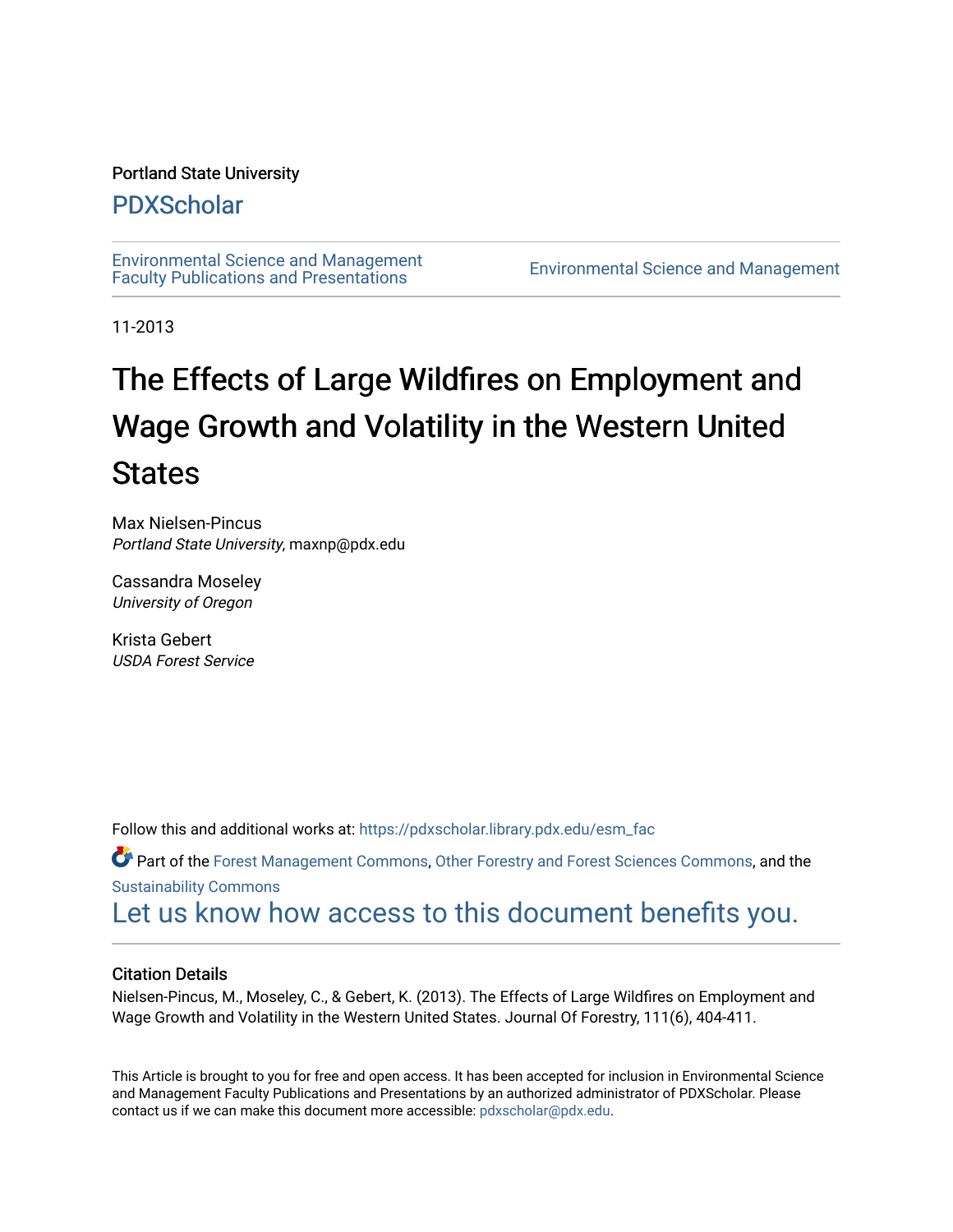# fire

# The Effects of Large Wildfires on Employment and Wage Growth and Volatility in the Western United States

# **Max Nielsen-Pincus, Cassandra Moseley, and Krista Gebert**

We examined the effect of large wildfires on economic growth and volatility in the western United States. We matched wildfire data with quarterly employment and earnings growth data to assess the specific effect of wildfire on employment and wage growth in western US counties. Wildfires generally tended to exhibit positive effects on employment and wage growth in the quarter(s) during which suppression efforts were active. However, this effect transitioned to increased economic volatility following a wildfire. The effect of wildfire also varied by the type of county in which wildfire occurred. The amount of suppression costs invested locally had the strongest influence on employment growth, indicating that there may be room for augmenting how local economies experience wildfire either through the development of community capacity or by addressing barriers to local spending in federal wildfire policy.

#### **Keywords:** employment, per worker earnings, suppression costs, local economy

In the western United States, like many regions globally, wildfire has increased in magnitude and frequency over recent decades (Running 2006, Flannigan et n the western United States, like many regions globally, wildfire has increased in magnitude and frequency over real. 2009). Climate change, wildfire suppression, and expansion of the wildland urban interface are commonly viewed as the major drivers of this change (Theobald 2005, Westerling et al. 2006, Gude et al. 2008). The increase in wildfire hazard is reflected in the federal government's spending on wildfire suppression, which has risen to more than \$1.5 billion per year since fiscal year 2000—a 250% increase over the annual average for 1990 to 1999 (Gebert and Black 2012).

Our objective in this paper is to generalize the effect of large wildfires and their related suppression efforts on local employment and wage growth and volatility in the western United States. Economic growth is a function of changes in labor, capital, and technology (Case and Fair 1992) and is typically measured through changes in economic activity (e.g., gross domestic product). Increases in employment, capital replacement and substitution, and investment in adaptation all contribute to economic growth (Skidmore and Toya 2002). Volatility is another measure of economic conditions. An economy with low economic volatility indicates a more stable economic climate, one in which firms are more likely to accurately plan for long-term trends in employment and investment. An economy with higher variability in growth over time exhibits greater volatility, presenting both firms and workers with greater risk in making decisions to migrate or leave, to expand, or to invest in the local economy.

Economic growth in the American West is also tied to the presence of environmental, social, and cultural amenities (Shumway and Otterstrom 2001, Frentz et al. 2004, Radeloff et al. 2010). The quality of life afforded by these amenities attracts business owners, workers, and retirees. But changing economic conditions can also highlight conflicts and vulnerabilities as communities adapt to their changing economic and cultural conditions (Fortman and Kusel 1990, Beyers and Nelson 2000, Smith and Krannich 2000). Cutter et al. (2003) defined social vulnerability as the susceptibility of a population to a hazard and its ability to respond. They identified both employment loss and rapid growth as indicators of natural hazard vulnerability. Places experiencing employment loss have greater numbers of people in need of services and

Received February 7, 2013; accepted August 23, 2013; published online September 26, 2013.

Affiliations: *Max Nielsen-Pincus (maxnp@pdx.edu), University of Oregon, Eugene, OR; current address: Portland State University, Portland, OR. Cassandra Moseley (cmoseley@uoregon.edu), University of Oregon. Krista Gebert (kgebert@fs.fed.us), USDA Forest Service.*

Acknowledgments: *We thank L. Leete, E.J. Davis, C.E. Evers, L. Podowski, and B. Rishel at the University of Oregon and P.J. Jakes at the USDA Forest Service, Northern Research Station for their useful comments and technical assistance. We gratefully acknowledge financial support from the US Department of Agriculture and US Department of Interior Joint Fire Sciences Program, grant number 11242309 – 069. We also thank the two anonymous reviewers and the associate editor whose comments and insights greatly improved the original manuscript.*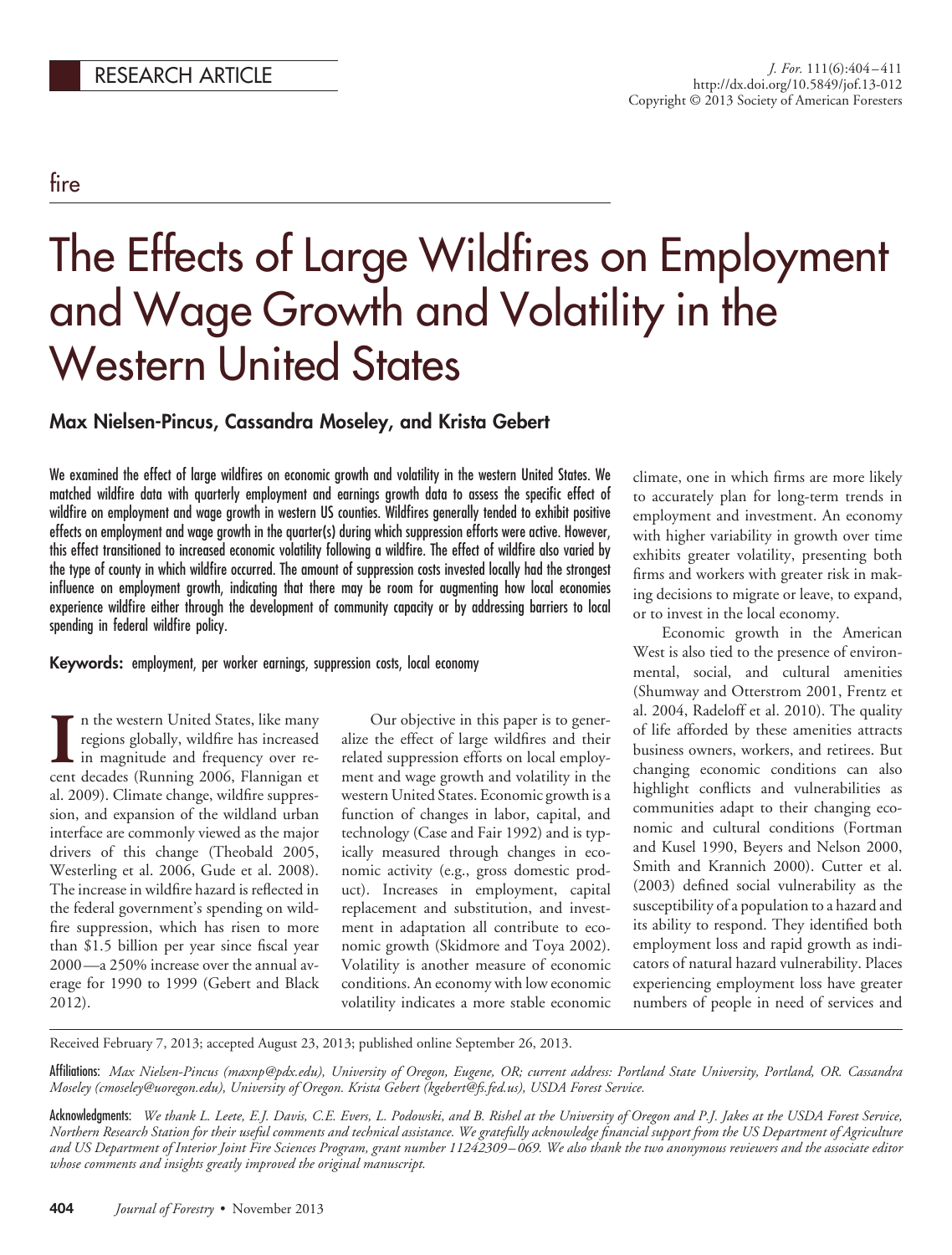constrained resources with which to provide those services (Morrow 1999). Places experiencing rapid growth lack the social networks and infrastructure needed to adequately support a growing population (Cutter et al. 2003). These underlying vulnerabilities may affect a community's ability to attract resources during a wildfire and leave communities with less capacity to engage in broader adaptation to wildfire risks and hazards (Donovan et al. 2011, Ojerio et al. 2011). Natural hazards like large wildfires may influence local economic resilience by contributing to the boom-and-bust socioeconomic cycles experienced in much of the western United States. Natural hazards can expose economic vulnerabilities due to adding volatility to local seasonal employment patterns, the remodeling of local institutions, and broader societal and economic trends (Force et al. 2000, Carroll et al. 2011).

Wildfires can strain community development efforts and create distributional inequities and conflict over fire management and recovery decisions (Kumagai et al. 2004, Carroll 2005, Burchfield 2007, Abt et al. 2008). Relatively little is known, however, about wildfire's impacts on aspects of economic growth. Graham (2003) found that Colorado's 2002 Hayman wildfire had both positive and negative effects on employment and wages in several service sectors in the area impacted by the Hayman wildfire. Butry et al. (2001) found that the 1998 wildfires in northeastern Florida reduced tourism revenues in four counties by over \$138 million. To date, however, most research on the economic impacts of wildfire has focused on single case studies and individual economic sectors. The general effect of wildfire on broad employment and wage growth and volatility is unknown.

Other natural disasters, such as hurricanes and tornadoes, are generally accepted to have net positive effects on economic growth rates (Tol and Leek 1999, Ewing et al. 2009). In particular, however, the effects of hurricanes and other destructive natural hazards on the labor market are likely to be dynamic over time with immediate contraction as workers and business owners flee disaster areas, followed by growth as the recovery and reconstruction effort begins, and eventually returning to pre-event growth levels (Ewing et al. 2003, Belasen and Polachek 2008). Ewing et al. (2003) identified employment volatility as a potential risk following natural disasters, surmising that

the uncertainties associated with disaster and recovery may be reflected in increased variance in local economic growth; however, they did not detect increased volatility following a destructive tornado in Fort Worth, Texas.

There are reasons, however, to expect that wildfire may not influence employment and wage growth in the same way as other natural hazards. Unlike many other natural hazards (e.g., hurricanes, tornados, earthquakes), a wildfire can last for weeks or months and lead to the allocation of federal, state, and private resources devoted to wildland fire suppression during and immediately following the event. Consequently, we might expect wildfires to concentrate their economic effects during and immediately after the wildfire. Furthermore, although wildfires destroyed over 10,000 homes in the United States between 2002 and 2006 (Gude et al. 2008), the property losses from wildfire are relatively small compared to the physical capital lost by some large hurricanes, earthquakes, or tornadoes. Instead, large wildfires can damage natural capital, impacting the long-term future values of market goods like timber (Butry 2001). Nonmarket ecosystem services like water quality, recreation, and wildlife habitat may also be improved in the longer term to the extent that wildfire promotes ecological function (Machlis et al. 2002). Longer-term effects may depend heavily on the intensity of the wildfire, the rate of return on the natural capital lost or benefited, and local investment made in postfire adaptation and mitigation.

In the short and medium term, wildfires may exert two opposing forces on the local economy. First, wildfire may cause general disruptions to commerce and business activities (Rose and Lim 2002, Graham 2003). For example, tourism may slow as visitors stay away from areas inundated with smoke, areas where water quality is threatened, or areas where property is at risk. Commerce in service sectors may also slow due to evacuations or other interruptions to normal business patterns. Second, wildfires may boost economic activity as suppression efforts require a large volume of labor and other resources. Most of the expenditures associated with wildfire suppression efforts fall in two categories: wages and benefits for public sector firefighting personnel and contract payments to private sector firms to provide suppression crews and equipment or support services (e.g., food and commissary services, shower facilities, etc.; Graham 2003, Prestemon et al. 2008). The investment in human capital during wildfire suppression efforts may make substantial shortterm contributions to employment growth in local communities if the labor resources are sourced locally. Losses of physical capital may result in longer-term investment in human capital or adaptation strategies as a means of reducing future wildfire risks. The effect of wildfire may then depend on whether the economic and social attributes of the local economy are able to absorb some of the resources needed to participate in the suppression effort and whether that economy is able to participate in postfire recovery, restoration, and adaptation activities that may contribute to longer-term economic growth. Some local economies may have more capacity to play a role in suppression and recovery efforts based on underlying social and economic characteristics (Nielsen-Pincus et al. 2012).

# Management and Policy Implications

Employment and average wage growth in local economies are affected by wildfires that require expensive suppression efforts. Although large wildfires lead to initial improvements in the growth rate of local employment and average wages, the effects of wildfire also increase postwildfire variability. Specifically, wildfires tend to amplify seasonal trends in employment and wage growth, leading to higher highs and lower lows. In the longer term, large wildfires appear to contribute to the boom-and-bust economic cycles that reinforce existing social and economic inequities and vulnerabilities, especially in places that are prone to recurrent large wildfires. The participation of local resources in wildfire suppression and recovery efforts can augment how local communities experience wildfire and its economic effects. However, on average wildfire suppression events spend less than 10% of expenditures with local resources. Identifying the policy and local community-based factors that govern the local investment during suppression efforts may help move wildfire-affected communities toward a more resilient economic future. Improving local capacity to participate in suppression, recovery, mitigation, and adaptation efforts may be an important community development strategy for building a fire-adapted local economy and ecosystem.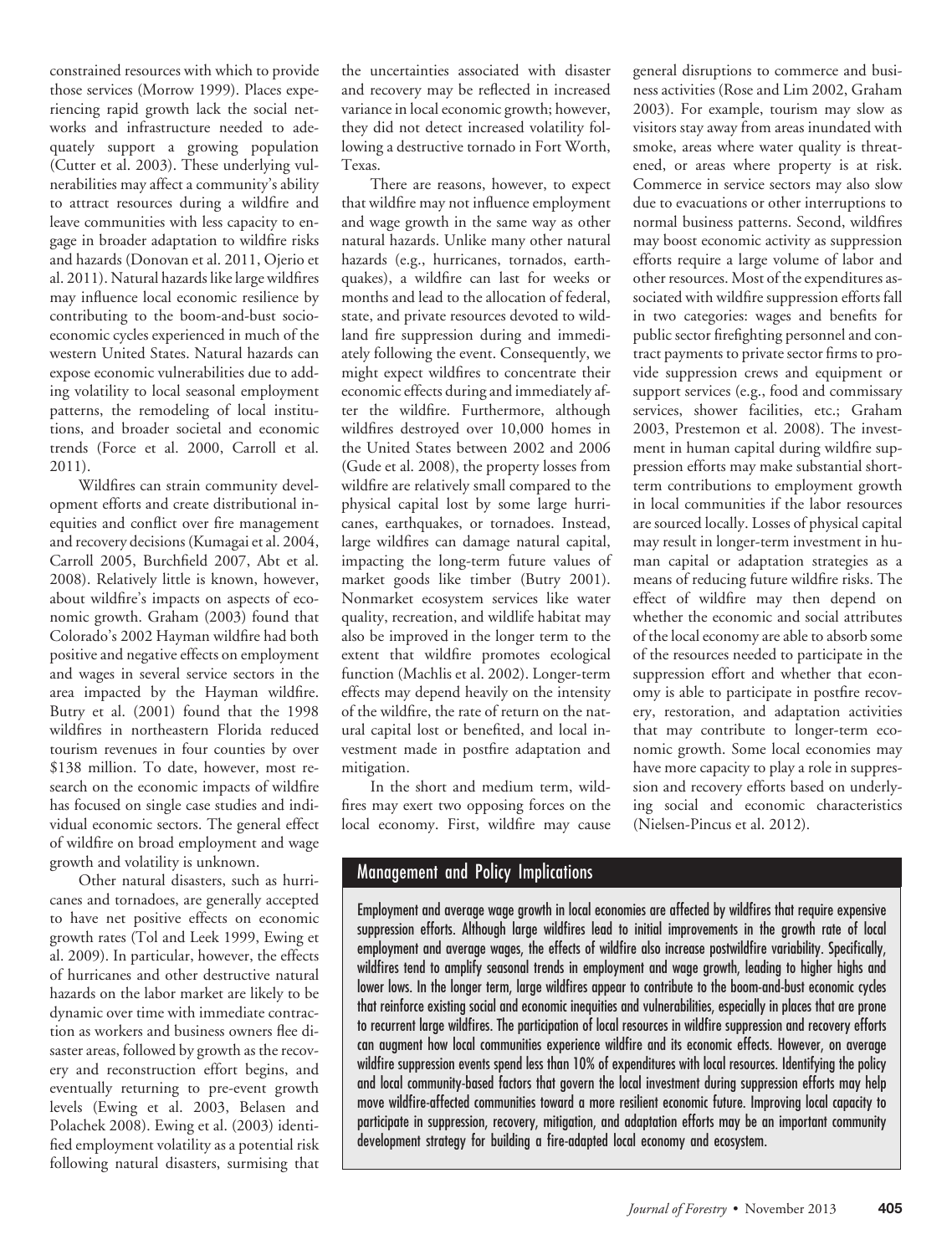We examined local employment and wage growth to understand how large wildfires affect local economies. Specifically, we ask three questions: (i) What is the general effect of a wildfire on county-level growth in employment and per worker earnings? (ii) What is the effect of wildfires on labor market volatility? (iii) Are there interactions between the effect of wildfire on county level labor market growth and (a) economic specialization in specific sectors (e.g., government, services), (b) status as a metropolitan or nonmetropolitan recreation county, (c) the number of wildfires experienced, (d) the total costs of wildfire, and (e) the total costs of the wildfire that were spent locally or regionally?

## **Methods**

To answer these questions, we fit generalized autoregressive conditional heteroskedasticity (GARCH) models to predict county-level growth and volatility in employment and average wages in 413 western US counties between 2004 and 2008. For county-level growth, we used labor market data from the Bureau of Labor Statistics (BLS) Quarterly Census of Employment and Wages (QCEW), which is an employerreported count that covers 98% of all US jobs. To fit the regression models, we used both wildfire and county attributes as predictor variables. We examined only the largest wildfire suppression events reported by the USDA Forest Service, including the number of events, their timing, total costs, and local spending. For county-level economic and social characteristics, we used county-level data published by the USDA Economic Research Service (Economic-ResearchProject [ERS]) that reflects differences in local economic specialization based on earnings in different economic sectors, as well as housing and lodging data (Johnson and Beale 2002). These broad-scale classifications identify counties as specialized in federal and state government sectors, services, nonmetropolitan recreation, and others. In the following sections we detail the procedures used each aspect of our research.

#### **Employment and Wage Growth**

We collected county-specific quarterly earnings and employment data from the US BLS QCEW. Quarterly employment and average earnings per worker are the basis for our dependent variables. We difference the quarterly employment and earnings values

and then log the differences to examine the change in the growth rate rather than absolute levels of change, which may vary systematically across counties. We also calculated the average employment and average worker earnings growth rates for each state in the western United States and used the respective state averages as a covariate in each regression to control for individual state business cycle and economic trends.

#### **Wildfire Incidents**

We obtained all records from the National Interagency Fire Management Integrated Database (NIFMID) for which the Forest Service was the lead protection agency and for which the federal suppression expenditures were greater than \$1 million. We used the fire ignition location to determine the county in which the wildfire occurred, and the initial attack and suppression end dates to determine the quarter or quarters in which the wildfire was being actively suppressed. We summarized the wildfire incident observations by county and quarter and merged this summary data into our panel of labor market data with quarterspecific indicators of whether a wildfire occurred in the county. We also summarized the number of fires occurring in each county during each quarter, the quarterly total suppression expenditures for all wildfires occurring in each county, and the total of suppression expenditures for wildfires in all adjacent counties. Finally, we created an indicator of whether wildfire was a recurrent event in a given county (i.e., different wildfires occurred in a given county during more than one quarter).

#### **Suppression Spending**

NIFMID data included the total suppression costs to the Forest Service for each wildfire but did not provide more detailed accounting. We used the fire suppression accounting codes in the NIFMID database to request financial information for a subset of 134 wildfires from the Forest Service's Foundation Financial Information System. We obtained a data set of all recorded transactions charged to each wildfire accounting code as of Nov. 19, 2010. Each transaction was recorded with the amount of the transaction and the zip code of the person or firm receiving funds. We used the zip code information to identify whether the transaction occurred with a person or firm located in the same county of the wildfire or a different county. We summed the value of all local transactions for each quarter.

#### **County Indicators**

We used the US Census definition of metropolitan counties (counties with an urban area with population greater than 50,000) to test for differences between rural and urban counties. We used Johnson and Beale's (2002) classification of nonmetropolitan recreation counties to represent counties where amenity growth and its economic implications are substantial (Gosnell and Abrams 2011). Finally, we used the USDA ERS county typology to identify basic economic differences among counties, including those specializing in service or federal and state government sectors. To examine whether wildfire occurred more commonly in certain types of counties we summarized wildfire events by county types and conducted a chi-square test of independence between the county indicators and the occurrence of large wildfires.

#### **Regression Modeling**

We fit GARCH models to the employment and wage growth data. The GARCH model is appropriate for quarterly growth data because it can incorporate both autocorrelation (i.e., the effect of past growth on current growth) and nonconstant variance (i.e., volatility). Employment and average wage growth both may vary over time in response to other local conditions, past growth, and past volatility. To fit the model to this type of data a mean model and a variance model were estimated simultaneously. The mean model was specified as follows

$$
y_t = \mathbf{x}_t \boldsymbol{\beta} + \varepsilon_t - \varphi_1 y_{t-4}, \qquad (1)
$$

where  $y_t$  is the dependent variable,  $x_t$  is a vector of regressor variables,  $\beta$  is a vector of regression coefficients, and  $\varphi_1$  is an autoregressive coefficient controlling for growth values from the same quarter of the previous year. In this specification, the autoregressive parameter's sign is reversed compared to most regression coefficients, such that a negative sign indicates a positive effect of past growth on current growth. A conventional regression model assumes the prediction errors are normally distributed and cancel each other out, such that  $\varepsilon_t \sim N(0,\sigma)$ . However, quarterly employment and growth data commonly vary in ways that violate this standard assumption (e.g., periods of stability and periods of volatility). To address this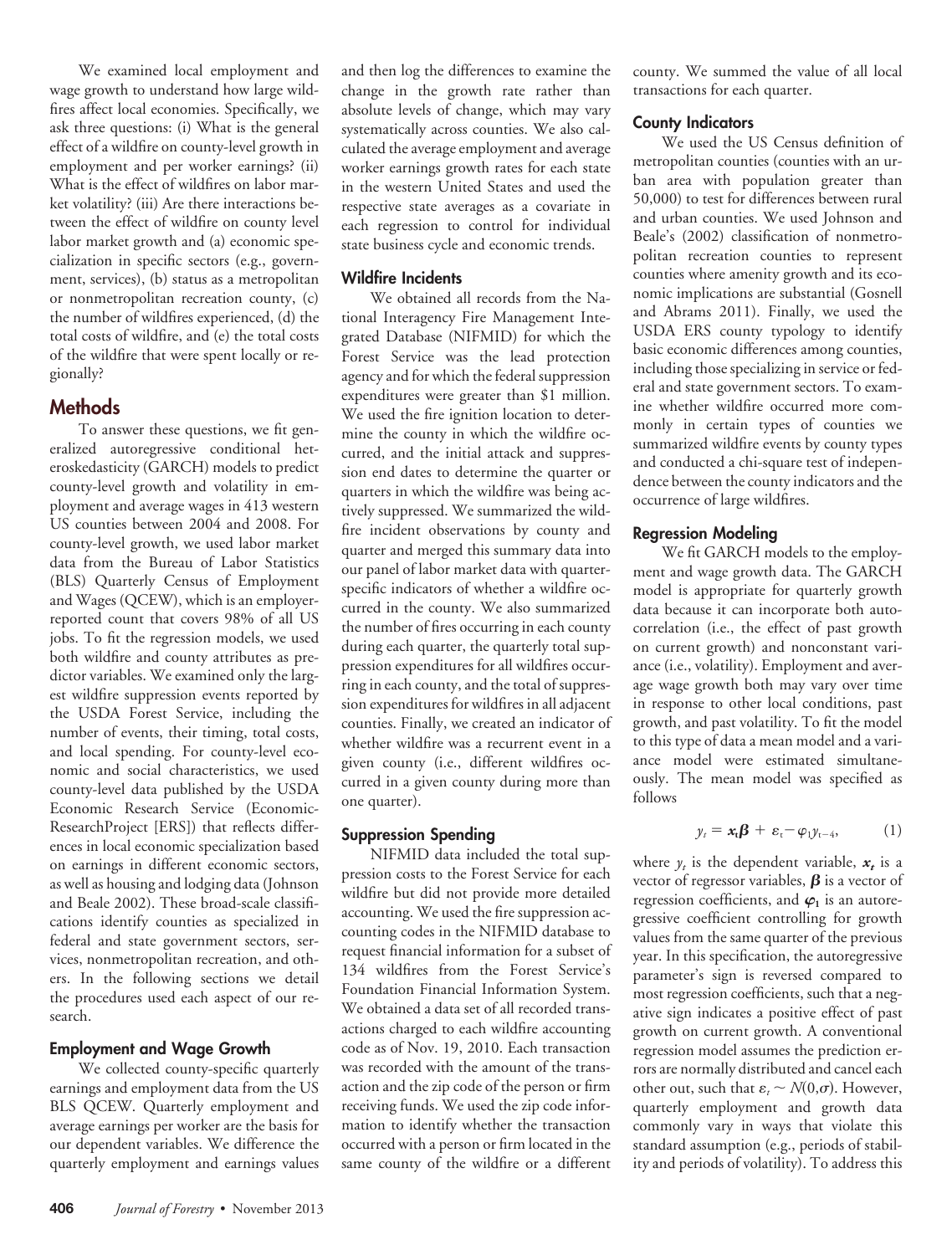

**Figure 1. Large wildfires in the western United States from 2004 –2008.**

violation, we specified an error process that incorporates past volatility and intervention effects that account for recent wildfires, such that  $\varepsilon_t \sim N(0, h_t^2)$ . This time-variant and conditional heteroskedasticity is specified in Equation 2

$$
b_t^2 = \alpha_1 \varepsilon_{t-4}^2 + \gamma_1 b_{t-1} + \eta_1 \pi_t + \eta_2 \tau,
$$
\n(2)

where the coefficients  $\alpha_1$  and  $\gamma_1$  represent the effects of a past residuals and volatility, respectively, on the current variance. The intervention variable  $\pi_t$  specified that a wildfire occurred within the past four quarters (1 year), and  $\eta_1$  is the coefficient on the recent wildfire intervention variable. A second intervention variable  $(\tau)$  specifies that wildfire was recurrent in a given county (i.e., different wildfires were observed during more than one quarterly observation), indicating that the county was relatively more prone to wildfire than other counties. The coefficient  $\eta$ <sub>2</sub> represents the effect of recurrent wildfires on employment volatility. Employment and average wage growth exhibited evidence of autoregressive conditional heteroskedasticity and so the GARCH model specified by Equation 2 was estimated for all models.<sup>1</sup>

Finally, to illustrate employment and wage volatility associated with large wildfires, we fit Equation 1 with a vector of

lagged regression variables  $(x_{i0}, x_{i+1}, \ldots)$  $x_{t+m}$ ) indicating whether a wildfire occurred in the current quarter (*t*) or past quarters  $(t + 1, ..., t + 8)$ , to represent that lagged effects of wildfire for up to 2 years on quarterly employment and wage growth. Fitting Equation 1 with the temporal lags allowed us to visualize postfire volatility by plotting the lagged parameter estimates and confidence envelope.

#### **Results**

#### **Wildfires in the Western United States**

From 2004 to 2008, there were 362 large wildfires, each of which the Forest Service spent \$1 million or more on wildfire suppression; 346 of these occurred in the 11 contiguous western states (Figure 1). Together, these 346 wildfires cost the Forest Service \$2.41 billion (Table 1). Nearly twothirds of these large wildfires occurred in California ( $n = 137$ ), Idaho ( $n = 49$ ), and Oregon ( $n = 41$ ). These large fires affected 122 western US counties; 64 of these counties experienced recurrent wildfire. For example, Siskiyou County, California experienced a total of 21 large wildfires over our 5-year study period.

According to the ERS classifications, 33 (27%) out of 122 wildfire-affected coun-

ties are metropolitan and 47 (40%) are nonmetropolitan recreation-based counties, accounting for 101 (29%) and 150 (43%) of the large wildfires, respectively. The remaining 95 (27%) wildfires all occurred in 42 (34%) rural counties with economies not specialized in recreation. Thirty wildfire-affected counties (25%) had economies that specialized in federal or state government employment, and 27 (22%) had economies specializing in services such as retail trade, finance, and real estate. Wildfires occurred disproportionately in more counties with service-based economies (chi-sq  $= 4.83$ ,  $P = 0.028$ ), counties with federal and state government-dependent economies (chi $sq = 3.15, P = 0.076$ , and nonmetropolitan counties with recreation-based economies (chi-sq = 28.30,  $P < 0.0001$ ; these counties have nearly twice the public land as other types of counties). Our analysis of suppression spending records from the subset of 134 large wildfires indicated that approximately 91% of expenditures were spent on resources that originated outside of the county experiencing the wildfire. Local spending ranged from an average of 4.3% of total suppression costs in counties specializing in farming, mining, and manufacturing to 12.7% in service-specialized counties.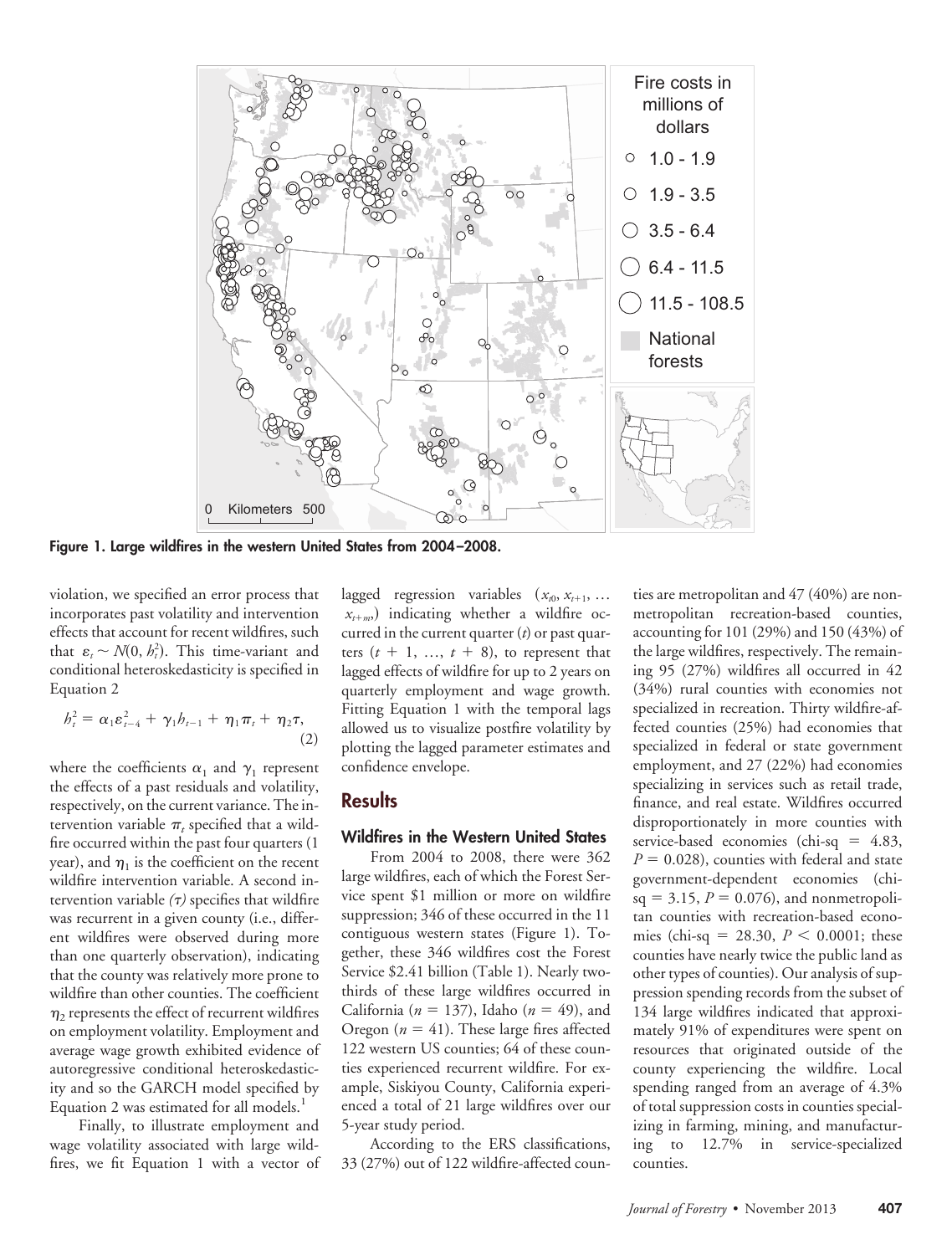#### **Table 1. Summary of large wildfires in the western United States from 2004 to 2008.**

| Wildfires for which USFS suppression costs | Number of wildfires |         | Number of counties<br>affected by wildfire |      | Total suppression costs<br>$($$ millions) |         | Local transactions<br>by wildfire* (%) |  |
|--------------------------------------------|---------------------|---------|--------------------------------------------|------|-------------------------------------------|---------|----------------------------------------|--|
| exceeded \$1 million                       | 346                 | 100%    | 122                                        | 100% | 2411                                      | 100%    | 8.6%                                   |  |
| By state                                   |                     |         |                                            |      |                                           |         |                                        |  |
| Arizona                                    | 31                  | 9%      | 11                                         | 9%   | 107                                       | 4%      | 10.1%                                  |  |
| California                                 | 137                 | 40%     | 32                                         | 26%  | 1300                                      | 54%     | 9.3%                                   |  |
| Colorado                                   | $\mathfrak{2}$      | $< 1\%$ | $\mathfrak{2}$                             | 2%   | 5                                         | $< 1\%$ | 1.2%                                   |  |
| Idaho                                      | 49                  | 14%     | 14                                         | 11%  | 278                                       | 12%     | 3.6%                                   |  |
| Montana                                    | 32                  | 9%      | 14                                         | 11%  | 147                                       | 6%      | 8.2%                                   |  |
| New Mexico                                 | 10                  | 3%      | 6                                          | 5%   | 47                                        | 2%      | 4.3%                                   |  |
| Nevada                                     | 4                   | $1\%$   | 4                                          | 3%   | 14                                        | $1\%$   | $< 0.1\%$                              |  |
| Oregon                                     | 41                  | 12%     | 19                                         | 16%  | 283                                       | 12%     | 9.2%                                   |  |
| Utah                                       | 10                  | 3%      | $\overline{7}$                             | 6%   | 18                                        | $1\%$   | 10.1%                                  |  |
| Washington                                 | 17                  | 5%      | 6                                          | 5%   | 176                                       | 7%      | 11.1%                                  |  |
| Wyoming                                    | 13                  | 4%      | $\overline{7}$                             | 6%   | 34                                        | $1\%$   | 7.3%                                   |  |
| County population type                     |                     |         |                                            |      |                                           |         |                                        |  |
| Metropolitan                               | 101                 | 29%     | 33                                         | 27%  | 895                                       | 37%     | 12.9%                                  |  |
| Nonmetropolitan                            | 245                 | 71%     | 89                                         | 73%  | 1,517                                     | 63%     | 6.8%                                   |  |
| Recreation (nonmetropolitan)               | 150                 | 43%     | 47                                         | 38%  | 1,026                                     | 43%     | 6.6%                                   |  |
| County economic specialization             |                     |         |                                            |      |                                           |         |                                        |  |
| Federal and state government               | 81                  | 23%     | 30                                         | 25%  | 419                                       | 17%     | 5.2%                                   |  |
| Farming, mining, manufacturing             | 46                  | 14%     | 20                                         | 16%  | 209                                       | 9%      | 4.3%                                   |  |
| Services                                   | 69                  | 20%     | 27                                         | 22%  | 471                                       | 20%     | 12.7%                                  |  |
| Unspecialized                              | 150                 | 43%     | 44                                         | 36%  | 1313                                      | 54%     | 9.8%                                   |  |

\* Proportion of total suppression costs that were spent locally in the county where the wildfire occurred.

#### **County-Level Quarterly Employment and Per Worker Earnings Growth**

In general, western US counties experienced seasonally adjusted employment growth from 2003 through mid-2006, stagnated, and then began contracting in 2008 as the housing crisis and Great Recession took hold of the US economy (Figure 2). Counties that experienced large wildfires during the study period exhibited a more volatile growth pattern than those that did not. Growth in wildfire-affected counties in the pre-2006 period was more rapid than in counties that never experienced wildfire, and wildfire-affected counties experienced greater contraction in the post-2006 period than those counties that did not experience a wildfire during our study period. Furthermore, service, federal and state government, and nonmetropolitan recreation specialized counties that experienced wildfire also all exhibit this pattern of greater volatility over the 5-year period than those counties of the same classification that were not affected by wildfire.

#### **The Effect of Wildfires on Local Economic Growth**

The effect of a wildfire varied by type of county, by the amount of total suppression costs spent locally, and whether we measured employment or wages. Wildfires tended to change the patterns in economic growth above and beyond the dynamic ex-



**Figure 2. Quarterly growth in seasonally adjusted employment in western US counties affected and not affected by wildfire (2004 –2008).**

pected by seasonal and broader state business cycles (Table 2). In general, large wildfires tended to increase county-level quarterly employment and wages during the quarter of the wildfire.

The generalized effect of a wildfire on employment growth was about a 1.0% increase in employment and a 0.8% increase in average wages during the quarter of a wildfire. When we controlled for the economic characteristics of the counties experiencing wildfires and for characteristics of the wildfires, we identified a more nuanced view. During wildfires, nonmetropolitan recreation-specialized counties experienced an increase in employment growth that is nearly half a point greater than the generalized increase. In contrast, metropolitan counties experienced no significant change in growth and service-specialized counties experienced a drop of over 2.0% in employment during wildfires. Counties specialized in federal or state government employment did not exhibit an employment growth effect from wildfires; however, these counties did exhibit a nearly 2.7% average wage increase when wildfire occurred. The generalized effect of wildfire on average wages was primarily due to increases in wages in federal and state government counties as no other wildfire effects or geographic interactions were significant.

Though the occurrence of a wildfire in a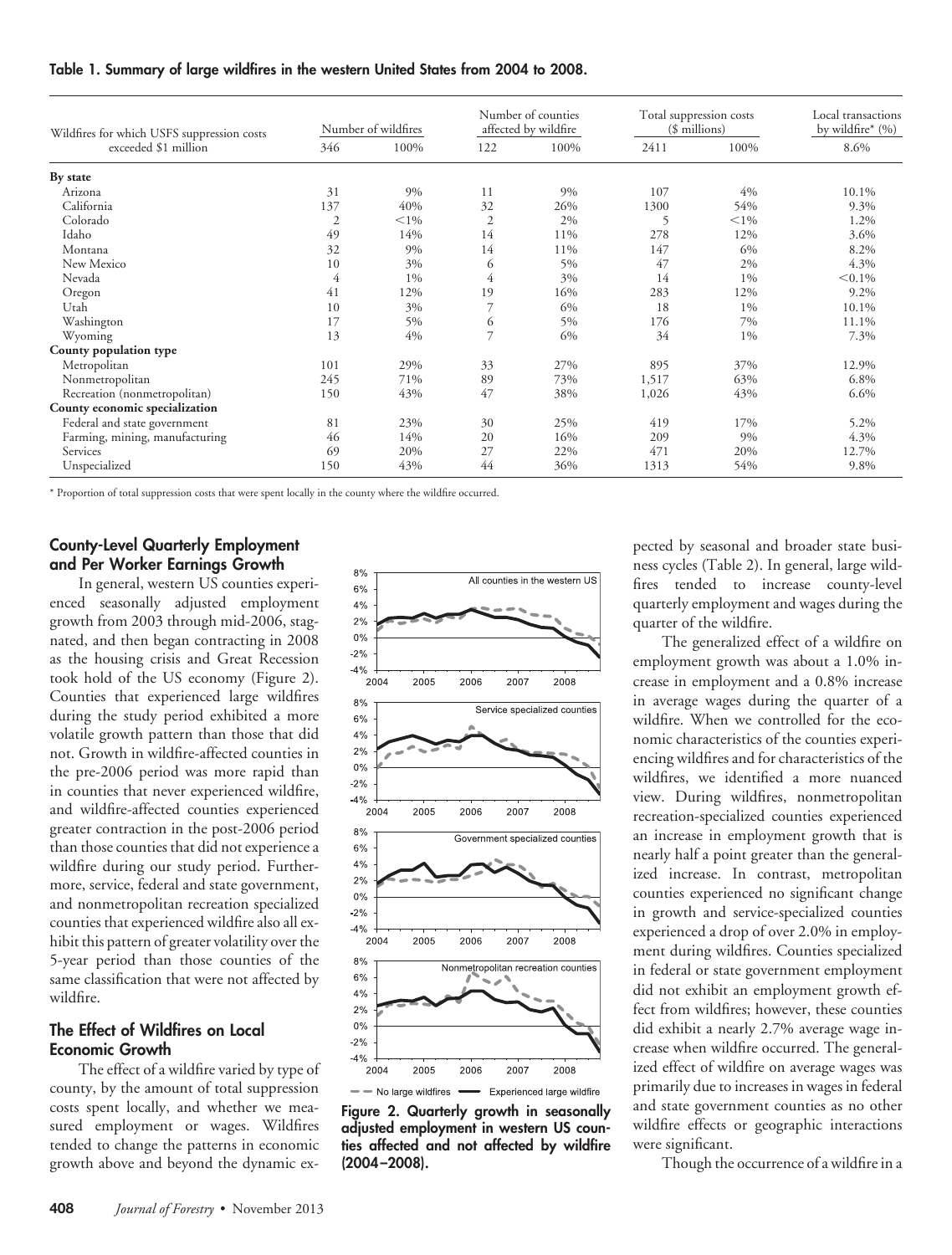#### **Table 2. Employment and per worker earnings growth autoregressive conditional heteroskedasticity (ARCH) regression parameters1 and model fits.**

|                                            | Employment<br>growth—wildfire only |     | Employment growth-<br>wildfire interactions |       | Per worker earnings<br>growth—wildfire only |       | Per worker earnings<br>growth-wildfire<br>interactions |       |
|--------------------------------------------|------------------------------------|-----|---------------------------------------------|-------|---------------------------------------------|-------|--------------------------------------------------------|-------|
| Mean model                                 |                                    |     |                                             |       |                                             |       |                                                        |       |
| Constant                                   | $-0.021$                           | *** | $-0.021$                                    | $***$ | $-0.001$                                    |       | 0.009                                                  |       |
| State growth                               | 1.348                              | *** | 1.325                                       | ***   | 0.694                                       | $***$ | 0.685                                                  | ***   |
| Treatment county                           | 0.006                              | *** | 0.004                                       | $**$  | $-0.002$                                    |       | $-0.004$                                               |       |
| Wildfire                                   | 0.010                              | *** | $-0.011$                                    |       | 0.008                                       | $**$  | $-0.011$                                               |       |
| Wildfire*metro county                      |                                    |     | 0.008                                       |       |                                             |       | $-0.006$                                               |       |
| Wildfire*recreation county                 |                                    |     | 0.014                                       | $**$  |                                             |       | 0.001                                                  |       |
| Wildfire*service county                    |                                    |     | $-0.020$                                    | ***   |                                             |       | 0.003                                                  |       |
| Wildfire*government county                 |                                    |     | 0.008                                       |       |                                             |       | 0.027                                                  | ***   |
| Number of wildfires <sup>2</sup>           |                                    |     | 0.014                                       |       |                                             |       | 0.013                                                  |       |
| Suppression expenditures (\$M)             |                                    |     | $<-0.001$                                   |       |                                             |       | < 0.001                                                |       |
| Local suppression expenditures (\$M)       |                                    |     | 0.010                                       | $***$ |                                             |       | $-0.002$                                               |       |
| Neighboring suppression expenditures (\$M) |                                    |     | < 0.001                                     | **    |                                             |       | < 0.001                                                |       |
| AR(4)                                      | $-0.329$                           | *** | $-0.316$                                    | $***$ | $-0.485$                                    | $***$ | $-0.487$                                               | ***   |
| Variance model                             |                                    |     |                                             |       |                                             |       |                                                        |       |
| <b>ARCH</b>                                | 0.337                              | *** | 0.361                                       | ***   | 0.131                                       | ***   | 0.123                                                  | ***   |
| <b>GARCH</b>                               | 0.663                              | *** | 0.639                                       | ***   | 0.870                                       | ***   | 0.877                                                  | $***$ |
| 1 year postfire <sup>3</sup>               | 0.00013                            | *** | 0.00012                                     | ***   | 0.00019                                     | ***   | 0.00018                                                | $***$ |
| Recurrent wildfire <sup>3</sup>            | 0.00017                            | *** | 0.00017                                     | ***   | < 0.00001                                   |       | < 0.00001                                              |       |
| N, groups                                  | 8260, 413                          |     | 8260, 413                                   |       | 8260, 413                                   |       | 8260, 413                                              |       |
| Log likelihood                             | 14 9 36                            |     | 14 9 9 9                                    |       | 13 244                                      |       | 13 24 6                                                |       |
| HQC                                        | $-24588$                           |     | $-24636$                                    |       | $-28094$                                    |       | $-28021$                                               |       |
| <b>AIC</b>                                 | $-29030$                           |     | $-29132$                                    |       | $-25646$                                    |       | $-25626$                                               |       |
| R-square                                   | 0.328                              |     | 0.329                                       |       | 0.414                                       |       | 0.415                                                  |       |

 $1$  Regression parameters not shown here include dummy variables for each county, and main effects for county geography variables included in interactions.  $2$  The number of wildfires is specified as the natural log plus

 $3$  Variance model estimates for intervention variables are in reported in variance units; in the text we report these coefficients in standard deviation units to make them more interpretable.

Note: Growth rates are represented as the difference between the logged values of employment (or average wages) at time<sub>t</sub> and time<sub>t-1</sub>.<br>\**P*  $\leq$  0.10; \*\* *P*  $\leq$  0.01; \*\*\**P*  $\leq$  0.001.

given county affected employment and wages, neither the number of wildfires that occurred in a given county during a given quarter nor the total costs of the wildfire suppression efforts had any significant effect on quarterly employment or wage growth. However, we found a very different picture when considering the effect of suppression costs spent locally. Federal expenditures on local resources to contribute to the suppression effort had a significantly positive effect on employment growth with an approximate 1.0% increase in employment growth per \$1 million spent locally. Local suppression spending had the largest impact on local employment growth of all wildfire effects and geographic interactions we tested. The amount of suppression expenditures spent in neighboring counties also had a significant effect on employment growth, although the effect size was less than one-tenth of a percent increase in employment per \$1 million spent on neighboring suppression efforts.

#### **The Effect of Wildfires on Local Economic Volatility**

In addition to positively affecting employment and average wage growth during a

wildfire, we found that wildfires also tended to increase employment and average wage volatility in the year following a wildfire. Employment volatility was even greater, in general, in counties that experienced recurrent wildfire. Being classified as a fire-prone county, however, did not create additional volatility in average wage growth. In the year following a large wildfire, there was a 1.1% increase in the standard deviation (SD) of employment growth and an approximate 1.4% increase in the SD of average wage growth (Table 2, wildfire-only models; note volatility effects in Table 2 are estimated in variance units; here we report estimates in SD units to make them more interpretable). Counties that experienced recurrent wildfires exhibited a SD around their employment growth rate that was 1.3% greater than other counties across the entire study period.

Counties that had wildfires exhibited an amplification of their seasonal patterns (Figure 3) in the postfire period. The increased volatility in the labor market following a wildfire is illustrated by the lagged effects of wildfire on employment and average wage growth over a 2-year period, which clearly indicate that wildfires amplify sea-

sonal patterns in employment and wage growth above the expected seasonality. Although the general effect of a wildfire on employment and average wage growth is positive during the period of the wildfire, local economies exhibited greater employment losses following a wildfire than would have been expected by normal seasonality. These losses continued for two quarters and were then followed by greater-than-expected seasonal gains in the third and fourth quarter following a wildfire. This cycle was then repeated in the second year following a wildfire, although to a lesser and sometimes nonsignificant magnitude. Average wage growth also exhibited a pattern reflecting seasonal amplification, but the effect was typically marginal even though the variance model suggested a significant increase in average wage growth variance in the year following a wildfire.

#### **Discussion**

Our primary findings were that (i) wildfires resulted in an immediate positive effect on local economic growth, (ii) local economic growth is strongly influenced by local spending on wildfire suppression, (iii) large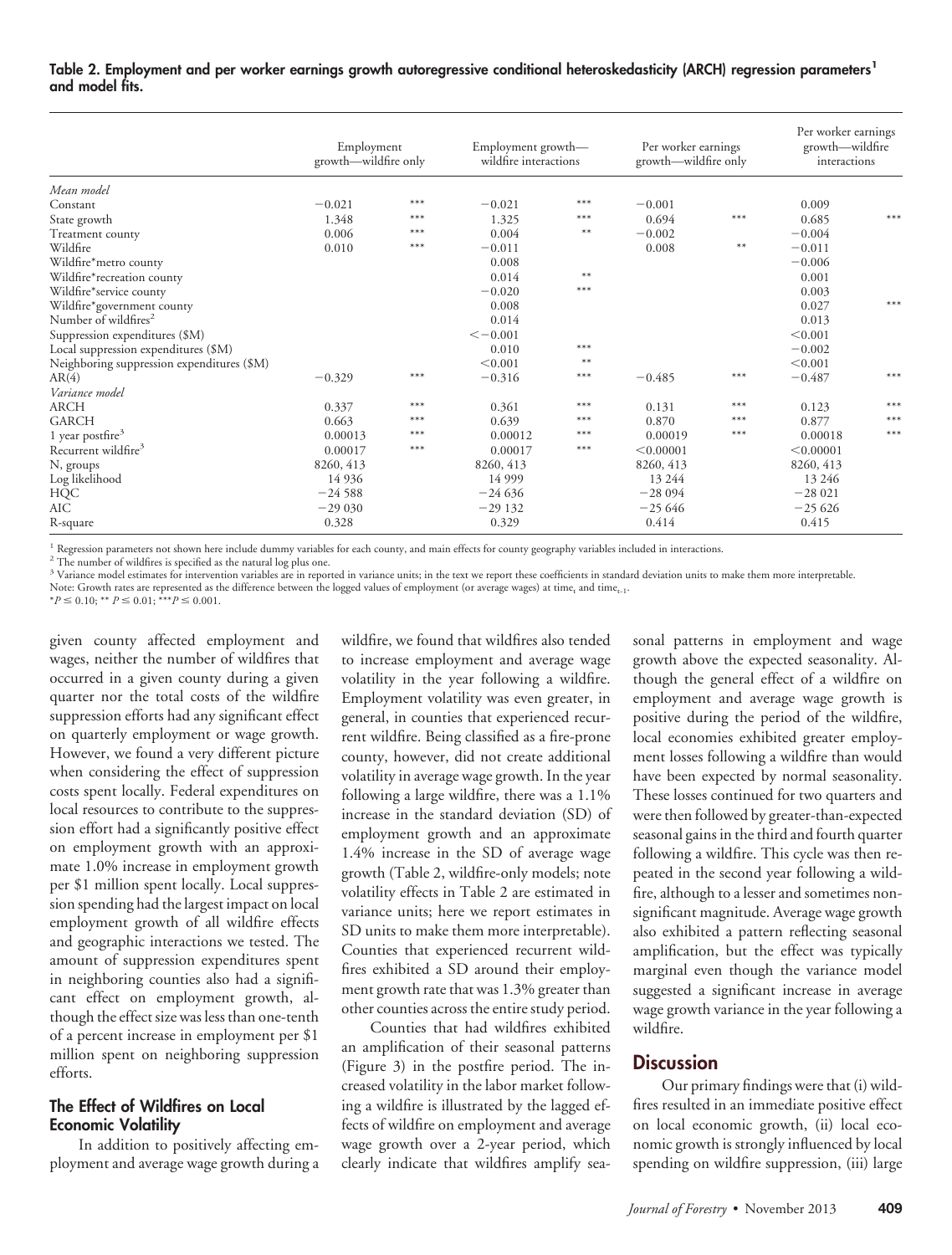

**Figure 3. Average predicted quarterly difference in employment and earnings growth (with 95% confidence envelope) over a 2-year period following a large wildfire.**

wildfires occurred in counties that exhibited greater underlying vulnerability, and (iv) wildfires exacerbate existing vulnerabilities by amplifying existing seasonal employment and wage trends.

In general, county-level employment grew more than would otherwise be expected during quarters when large wildfires occurred. The immediate positive impact on local employment held true for all types of counties except service-specialized counties, which typically lost employment during wildfires. Although these counties also experienced the greatest average of local suppression investments, the overall employment loss may be the result of wildfire-induced disruptions to commerce and business activities, loss of tourism, or evacuation (Rose and Lim 2002, Graham 2003, Paveglio et al. 2008). Average earnings also grew during wildfires, but the effect was largely due to average wage growth in counties specializing in federal or state government employment. In counties with considerable government employment, the effect of wildfires was to increase the pay of existing employees (likely via overtime and hazard pay). In other types of counties, businesses with the capacity to engage in suppression activities added employees, rather than increasing the pay of those already working, to meet the increased demand. In contrast to other nat-

ural hazards, such as hurricanes and tornadoes, which typically lead to economic growth during the recovery period (Tol and Leek 1999, Belasen and Polachek 2008, Belasen and Polachek 2009, Ewing et al. 2009), growth during large wildfires is likely the result of the large investment by government agencies in active suppression efforts to avoid property damage and loss of life.

Investments in local suppression resources as measured by the total amount paid to local vendors and workers had a strongly positive influence on employment growth, whereas the total costs of suppression efforts did not. Where state and federal agencies spend wildfire suppression funds was the most important factor influencing changes in employment during a wildfire. As with other federal investments in natural resources, the amount of that investment captured locally is not uniform and may be affected by differences in local capacity and public policy (Moseley 2006, Davis et al. in press). There is significant variation in local spending in our sample of large wildfires (ranging from nearly nothing to tens of millions of dollars), suggesting that there may be latitude in the contracting process for wildfire suppression and, consequently, how communities experience a wildfire. Furthermore, there is also some evidence that recent changes in federal wildfire contracting policy may be inadvertently limiting the ability of local contractors to get access to local suppression efforts (Davis et al. 2013). Federal wildfire suppression policy and local capacity to participate in suppression or supporting efforts likely play a large role in the economic impacts of wildfires.

Counties that experienced large wildfires exhibited a different underlying growth pattern over the 5-year study period. The difference in growth hinges on the wildfireaffected counties experience of the Great Recession: Generally, wildfire-affected economies experienced stronger growth prior to 2006 and accelerated stagnation and contraction from 2006 to 2008. The underlying vulnerabilities of these counties may be further exacerbated by wildfires. Although economic growth does occur during periods of wildfire, this growth transitions into volatility in the year following a wildfire or, in the case of places that experience recurrent wildfires, for longer. The volatility suggested by our regression model is illustrated by the amplification of existing seasonal economic trends (recall Figure 3), which can make

firms and workers more reluctant to move to a volatile area because reduced certainty about the future makes decisionmaking more risky and more costly (Ewing et al. 2003). As such, large wildfires may reinforce and amplify the boom-and-bust economic cycles experienced in many western US communities by affecting the productivity of local amenity and extractive resources and interacting with broader trends of local socioeconomic change. Recent examples of intentionally set wildfires (e.g., the 2002 Rodeo–Chediski fire, see Carroll et al. 2005), ignited in hopes of securing work or other economic benefits, demonstrate a perverse incentive in the local economics of wildfire. Postfire economic volatility may be much more influential on longer-term economic trajectories than any work garnered through the suppression effort. Employment and wage volatility may then reinforce the underlying economic and social vulnerabilities of many wildfire-affected counties (Cutter et al. 2003).

## **Conclusion**

Our research shows that, in recent years, economic growth and volatility have been impacted by the occurrence of wildfires that require large and expensive suppression efforts. Immediate growth due to wildfire suppression efforts comes at the expense of increased economic volatility persisting for up to 2 years or more following a wildfire. If trends in the increasing occurrence and severity of wildfire continue, local employment and wage growth in much of the American West could be challenged to avoid the boom-and-bust reality that reinforces existing social and economic inequities and vulnerabilities. Investing in local resources to participate in wildfire suppression and recovery efforts can help augment how local communities experience wildfire and its economic effects. Identifying the policy and local community-based factors that govern the local investment in suppression efforts is a key step toward moving wildfire-affected communities toward a more resilient economic future. Community development strategies that focus on improving local capacity to participate in suppression, recovery, mitigation, and adaptation efforts may be an important strategy for building a more fire-adapted local economy and ecosystem. An evaluation of the influence of federal wildfire policy on the development of local and external market development related to wildfire suppression may help identify po